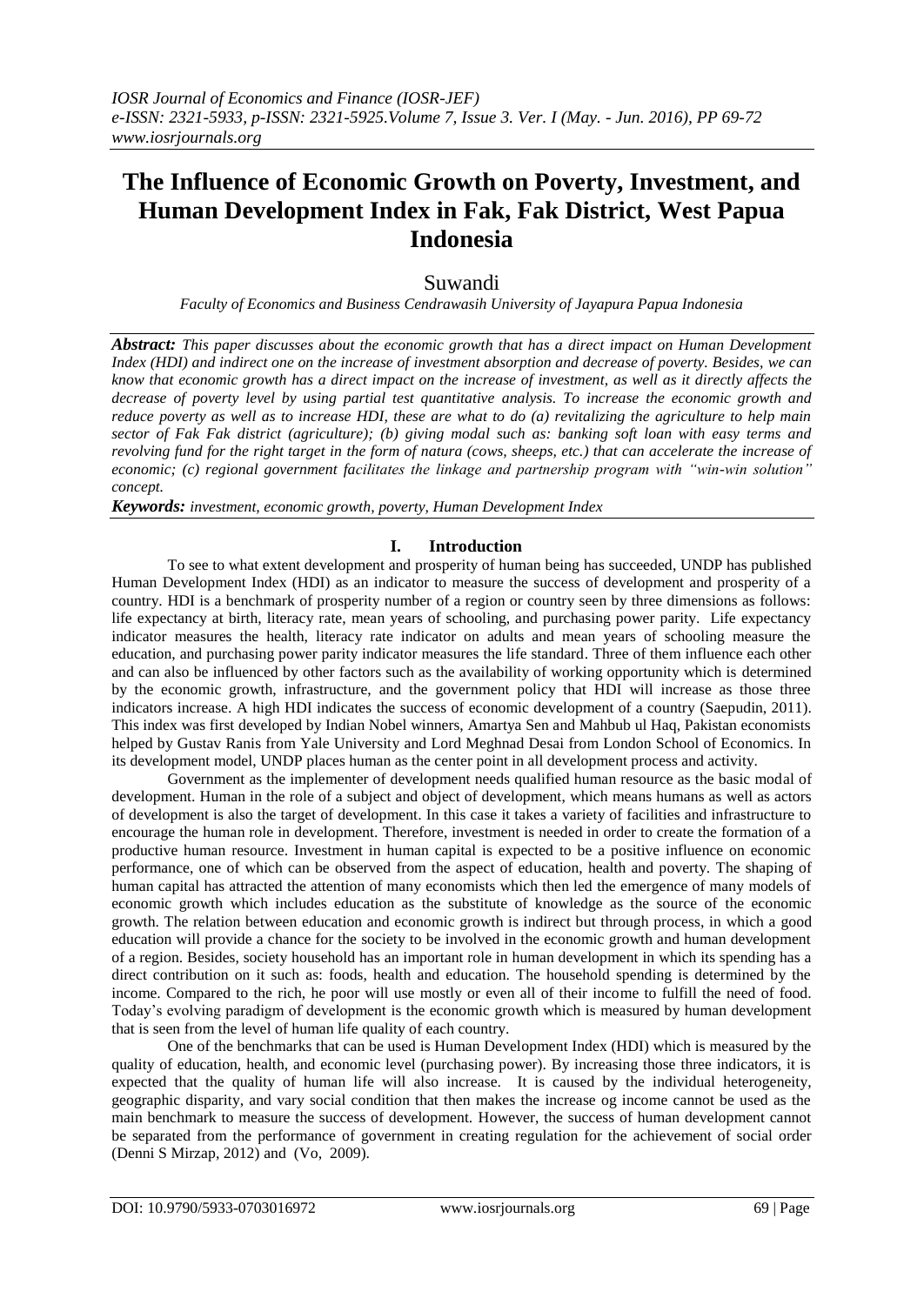## **II. Review Of Literature**

According to classical economist, there are four factors that influence the economic growth: amount of population, amount of capital goods, ground width, natural resources and level of used technology. Human development in Indonesia is identical to the decrease of poverty. Investment on educational and health field is more useful for the poor compared to the rich since their main asset is their manual labor. The availability of education facilities and economical health will help increase the productivity which later in its time will also increase the income. Hence, it can be said that the human development has not been done optimally because it only focuses on decreasing the poverty (Denni S Mirzap, 2012).

#### **2.1. Economic Growth and Investment**

Economic growth is defined as the increasing ability of an economy in producing goods and services. It shows to what extent the economical activities will produce additional income for the society in a certain period. In connection with the consumption and investment problems, consumption in Indonesia will increase if the disposable income and the previous consumption increase. On the contrary, if the disposable income and the previous consumption decrease, it will also decrease. Rate of interest significantly influences the previous consumption. It means that if the rate of interest decreases, the consumption will increase. (Dewi, Syamsul, & Efrizal, 2013). (Saragih, and Khadafi, M. S. (2003),

The shaping of human capital has attracted the attention of many economists which then led the emergence of many models of economic growth which includes education as the substitute of knowledge as the source of the economic growth. Investment on educational field will increase the quality of human resources that can be seen from the increase of knowledge and skills of the labors. It will boost the productivity of labors that the company will give higher wages/salary to them. In the end, someone with productivity will get a better prosperity that can be seen from the increase of their income and or consumptions (Saepudin, 2011).

#### **2.2. Economic Growth and Poverty**

A stable economic growth is very expected by a developing country such as Indonesia because it can overcome the poverty and jobless problems. According to Solow, economic growth is based on one or more than three factors of the increase of quantity and quality of labors (through the growth of total population and education improvement. By seeing between the amount of citizens who work and who look for jobs, the working citizens are bigger in amount but the increase each time is higher for job seekers. In development, citizens have a role as labors and it triggers a problem in providing job vacancies to emerge. Hence, the increase of total population in Indonesia from year to year that is imbalance with the job vacancies can cause competition among job seekers and the lack of chance to fulfill their prosperity need that may increase poverty (Supartoyo, Tatuh, & Sendouw, 2013) and (Martinez-and McNab, 2005).

#### **2.3. Economic Growth and Human Development Index**

The new growth theory or well known as endogenous growth model has two types of theories; they are (1) Human Capital Model, and (2) Research and Development Model. Human Capital Human Capital Model emphasizes the accumulation of capital in its various forms such as physical capital, human capital, health capital, etc. that will produce economic growth. Between those two models, Human Capital Model is better to use since education is the main element of human capital. It then becomes reasonable if it is used as a manual in analyzing the influence of capital growth, the increase of skillful labors, unskilled labors, mean years of schooling, and the growth of government spending for education on the economic growth. From the view of monetary authority of central – region, money transfer mechanism potentially causes problem in operating monetary management. Fiscal decentralization potentially causes the risk of the change of fiscal management acts in regions. If the regional government allocates the fund to strengthen the regional economic foundation, it will give positive impact to the economic growth. The definition of Human Development, according to UNDP (United Nation Development Program), is a process of enlarging people's choices. Referring to that definition, citizens become the last goal of development, while the principal means becomes a medium to reach the goal. This definition is larger than the one which only give emphasize on the economic growth. In human development concept, development should be analyzed and understood not only from its human side but also from economic growth side.

## **III. Methodology**

#### **3.1. Research Method and Data**

This research used quantitative method in collecting the data. The research analysis was done in Fak Fak district, West papua. The data collected and used in this research are economic growth of gross domestic product, economic growth data, and national income.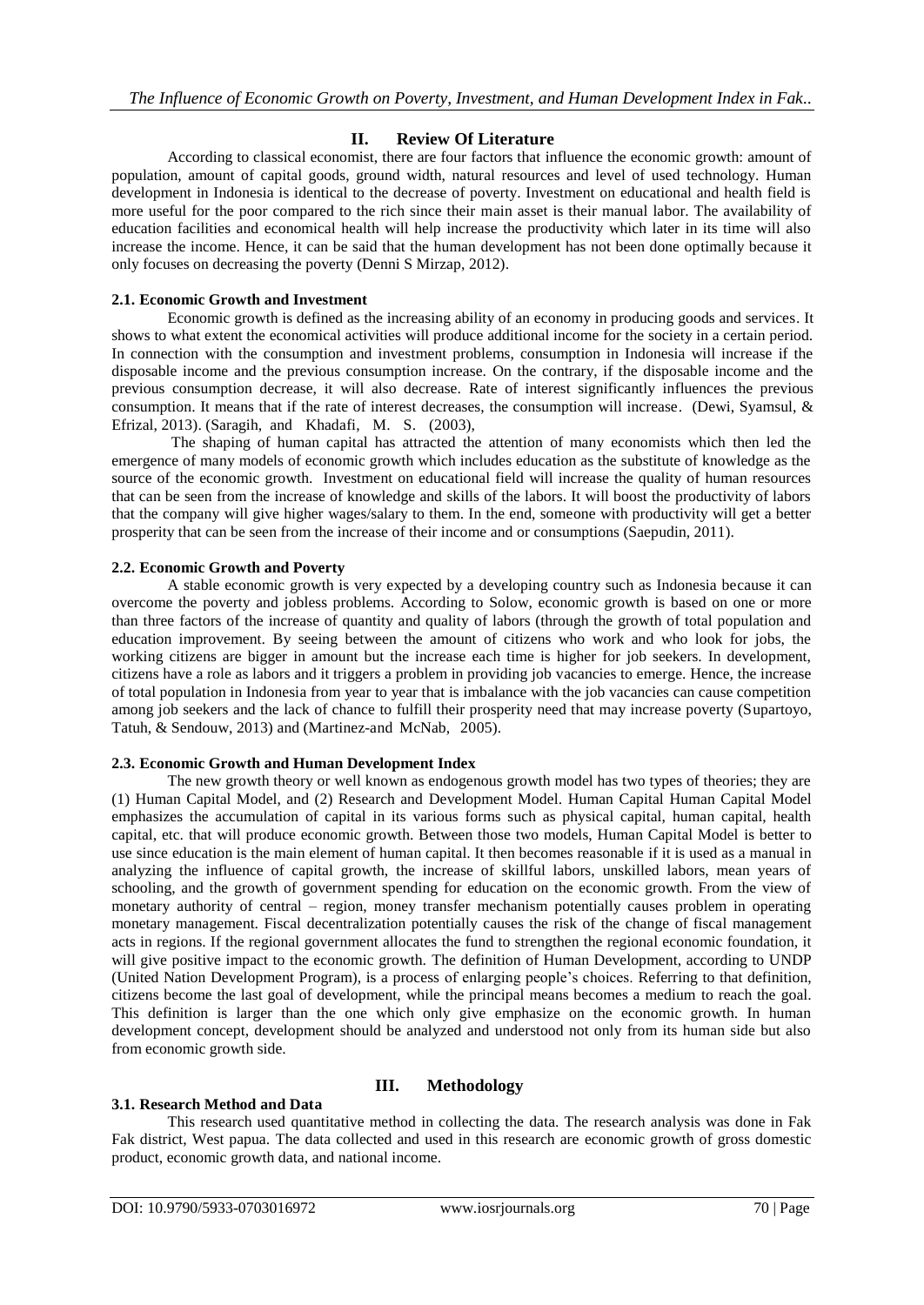#### **3.2. Model and Data Analysis**

The analysis was done using literature approach and secondary data processing. This research used analysis path as follows:



#### **IV. Result**

Path coefficient was got from multiple linear regression analysis. Path coefficient was got from the result of standardized regression coefficient (beta). Partial influence from that variable was done by test-t. Economic growth with the path coefficient 0.521 has a significant direct impact on investment absorption  $(t=2.02; p=0.048)$ . It shows that the increase of economic growth will give a direct impact to the investment absorption. The increase of economic growth will be followed by the increase of investment. Economic growth with path coefficient -0.740 has a direct impact on poverty ( $t=3.645$ ; p=0.004). It explains that economic growth has direct impact on poverty. Investment absorption with path coefficient -0.571 has direct impact on poverty  $(t=2.308; p=0.041)$ . It explains that the increase of investment absorption gives direct impact to the decrease of poverty level. Economic growth with path coefficient 0.521 has a significant direct impact on HDI (t=2.027; p=0.045). It explains that the increase of economic growth gives direct impact to HDI. Investment absorption with path coefficient -0.721 has significant direct impact on HDI (t=2.388; p=0.041). It explains that the increase of investment absorption gives direct impact to the increase of HDI level. Poverty with path coefficient -0.582 gives significant direct impact to HDI (t=2.371; p=0.037). It shows that the decrease of poverty directly affect the increase of HDI.

#### **V. Discussion**

Human Capital theory explains that someone can increase his income by entering higher education level. Beside the delay of income, people who want to continue their study has to directly pay the bill. After finishing their study, they are expected to get higher income which will lead to the economic growth of their region. The higher the educational level positively affects the economic growth. The growth rate of human capital is seen as the main growth machine which has role to boost the economic growth. Solow's theory stated that the growth rate of human capital positively influences the economic growth which is caused by human capital as the input of main key for research sector so that new products and ideas are found. Hence, the economy of countries with higher early stock of human capital will grow faster. Human capital, then, is recognized as an important growth source in endogenous growth model (Supartoyo et al., 2013) and **(**Stern, and Rogers, 2005).and (Treisman, 2000) IFLS encompasses data of salary, investment and health, education, family planning, and social safety net program. The result of the study shows that after Indonesia experienced crisis for three years, individual HDI in IFLS data did not decrease/increase compared to the end of 1997 before crisis seen from many dimension of society's life standard. Based on estimation result between investment absorption and poverty in Fak Fak district, it shows that investment absorption gives negative influence on poverty. Hence, the hypothesis which stated that "Investment absorption gives negative and significant influence on poverty in Fak Fak district" can be accepted because it is statistically proved. Based on estimation result between economic growth and HDI in Fak Fak district, it shows that economic growth give positive influence on HDI. Hence, the hypothesis which stated that "Economic growth gives positive and significant influence on HDI in Fak Fak district" can be accepted because it is statistically proved. It also shows that the higher economic growth will increase the prosperity of the society in Fak Fak district. This result supports the previous study done by Martapina and Suwandi (2013) and (Rondinelli, 2001).and (Seda, 2004), and (Tanzi, 2000).and (Zhang,

1998) and (Xie, & Davoodi, 1999) which shows that there was especially a significant relation between HDI and economic growth. It can be seen that it has strengthened the social integration and solidarity, widened the ability to access health, education, domicile, and social protection service. There are two requirements needed in repairing the income and HDI distribution; they are widening the investment and increasing productivity. By widening the investment, the access potential of the society in getting income will be bigger even though they work at the same hour. It also forces people to determine the specialization that will